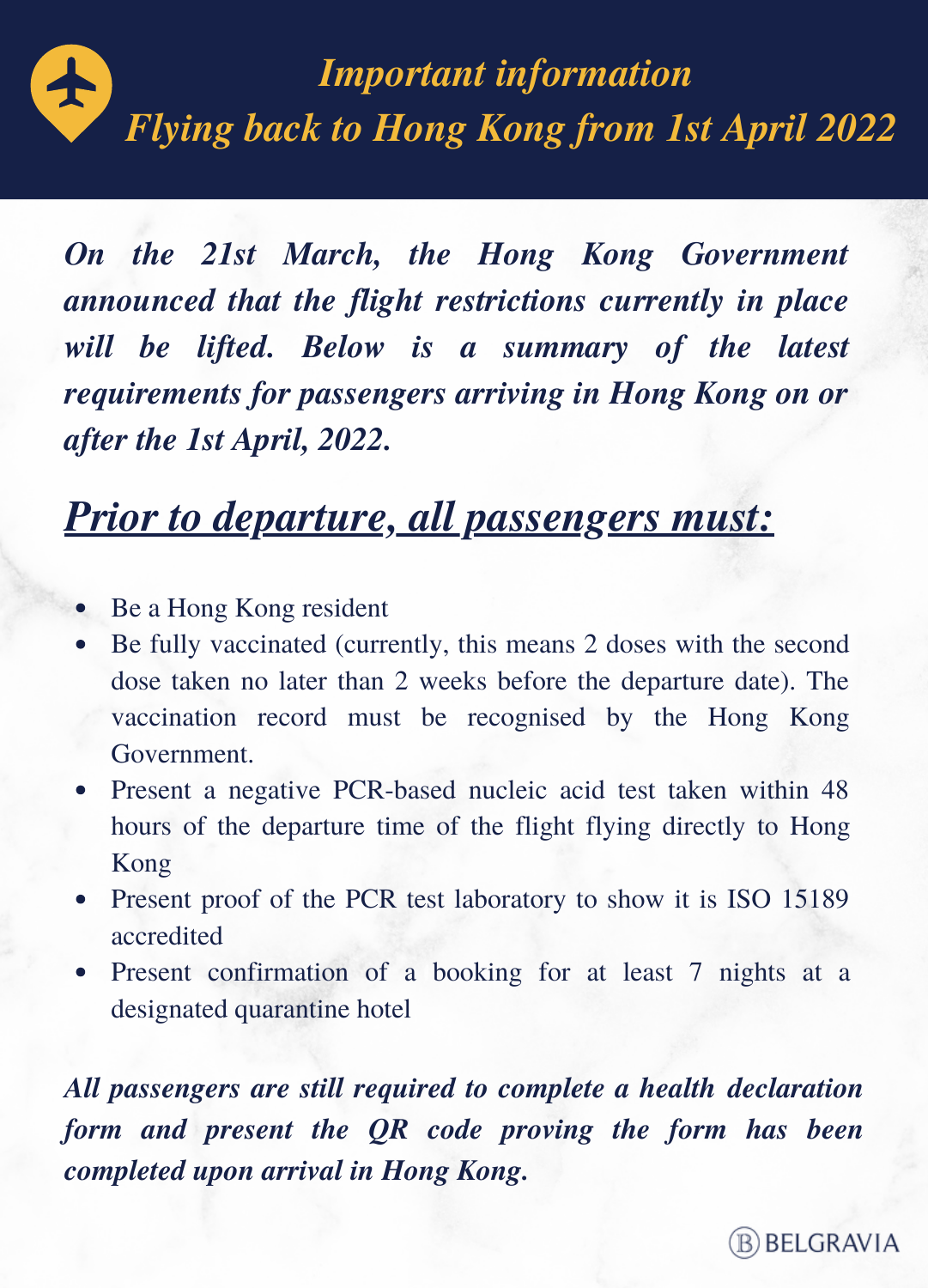

#### *Q. What does fully vaccinated mean?*

**A.** Currently, this means two doses with the second dose taken at least 14 days prior to arrival at Hong Kong.

For inbound travellers aged 12 to 17 (on the scheduled day of arrival), they may be deemed to have completed the Covid-19 vaccination after receiving one dose of Comirnaty vaccine.

For those who have been previously infected with Covid-19, one dose of vaccine is deemed to have completed the Covid-19 vaccination.

### *Q. Does the Hong Kong Government require people aged 18 and under to receive the third dose of the vaccination after the 31st May?*

**A.** The third dose of the vaccination after the 31st May is for the vaccine pass only. As of the latest rule, those aged under 18 who are deemed fully vaccinated as per above rule are allowed to enter Hong Kong. They will have to complete the subsequent vaccination in Hong Kong in order to enter various 599f scheduled premises.

**B** BELGRAVIA